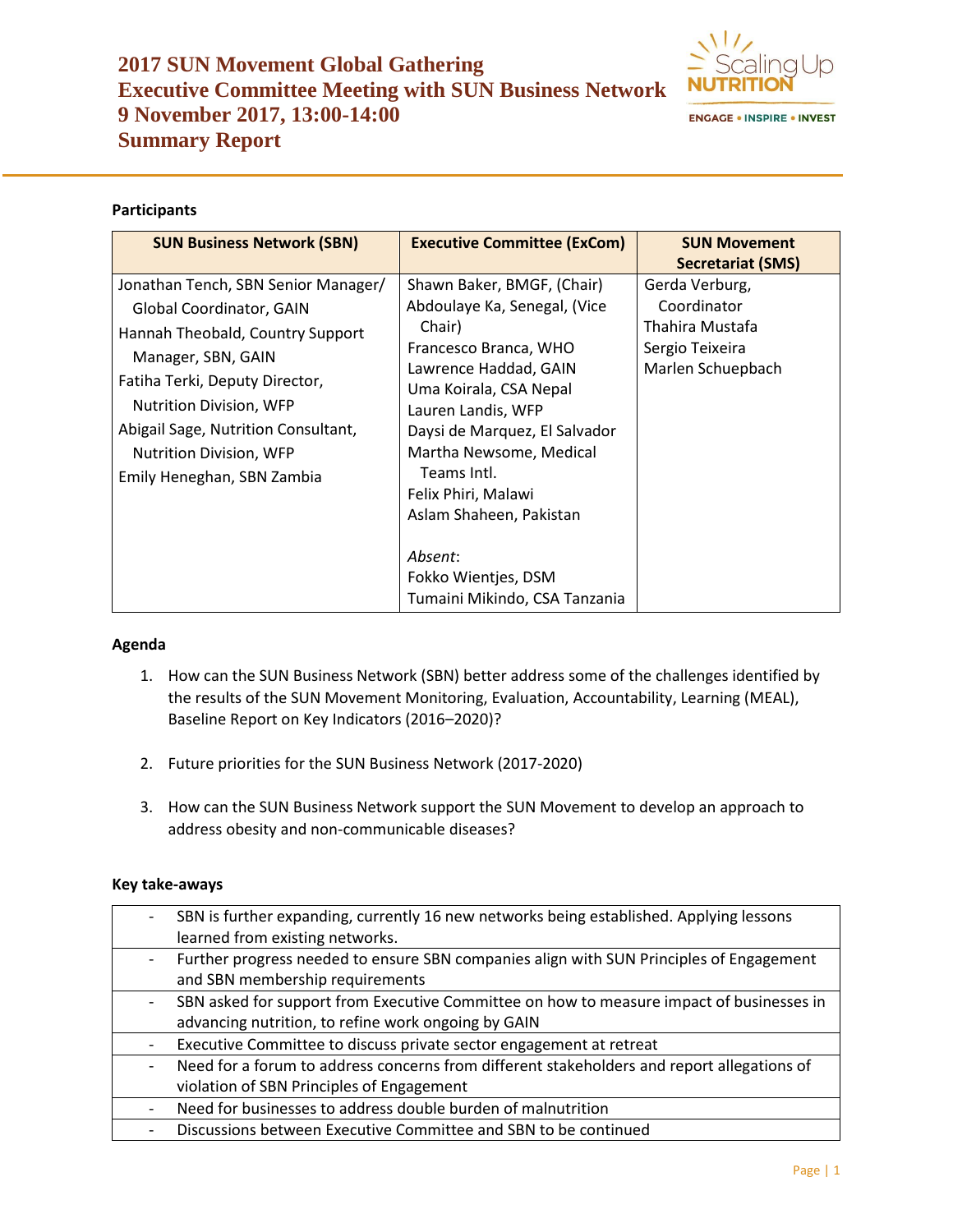#### **Action points**

| <b>Item</b>                                              | <b>Timing</b> | Responsible            |
|----------------------------------------------------------|---------------|------------------------|
| SBN to provide documentation to Executive Committee on   | 7 Jan 2018    | <b>SBN Secretariat</b> |
| SBN lessons learned for ExCom retreat                    |               |                        |
| Executive Committee invited to provide support on how to | Asap          | L. Haddad              |
| measure impact of businesses                             |               |                        |
| Following decision by SBN Advisory Group, SBN to review  | June 2018     | SBN Sec., in           |
| membership requirements                                  |               | collaboration          |
|                                                          |               | with CSN Sec.          |
|                                                          |               | & SMS                  |
| SBN encouraged to check options proposed by Executive    | Asap          | <b>SBN Secretariat</b> |
| Committee how to address issues around business and      |               |                        |
| double burden of malnutrition                            |               |                        |
| SMS to share ExCom meeting notes                         | Asap          | SMS (Marlen)           |

#### **Notes**

The Chair of the Executive Committee opened the meeting, welcoming this first opportunity for an exchange between the SUN Business Network (SBN) and the Executive Committee.

#### **1. SBN Update and MEAL**

Jonathan Tench provided an update on the growing SUN Business Network, laying out the priority areas and activities through which SBN has contributed to the SUN Roadmap in 2017. Funding for SBN has been successfully secured until 2020. Currently SBN is active in 16 SUN countries, and a further 16 networks are under development. At the global level, SBN currently has 45 members, of which only 15 are participating actively. SBN priorities are:

- Learning from established networks
- Analyzing state of regulations
- Logos/labelling
- Access to finance
- Measuring how companies advance nutrition in their own business models (for workforce/women/consumer)

Executive Committee questions: How can SBN ensure businesses comply with SUN principles? How to prioritize in which countries to establish an SBN given the high number that don't yet have one? How does SBN capture lessons learned from countries and companies? Concerns were also raised regarding violation of BMS Code in Zambia and undue influencing of policy processes by private sector.

SBN Secretariat responded to the questions, explaining how lessons learned are applied in new countries (will provide documentation to Executive Committee for retreat), and how technical assistance is provided to WFP country offices in SUN countries without national SBNs. SBN Zambia offered an update on progress (i.e. providing guidance to private sector on how to responsibly marketing products) and how challenges have been addressed. The benefit was highlighted of SBN offering a forum for exchange between businesses, and to which government can reach out to.